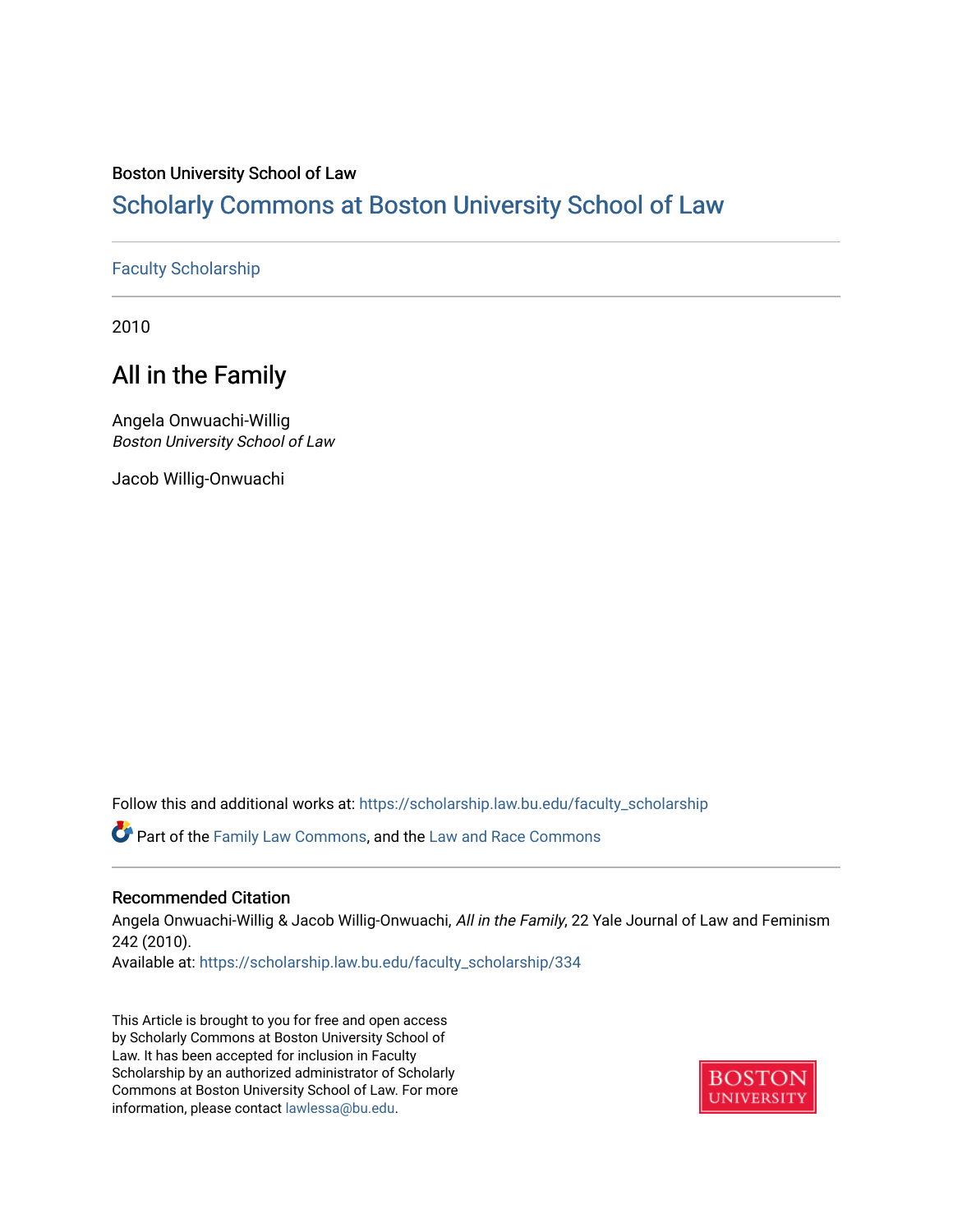Darren Rosenblum<sup>i</sup> with Noa Ben-Asher, <sup>ii</sup> Mary Anne Case, <sup>ii</sup> Elizabeth Emens,<sup>iv</sup> Berta E. Hernández-Truyol,<sup>v</sup> Vivian M. Gutierrez, <sup>vi</sup> Lisa C. Ikemoto, <sup>vii</sup> Angela Onwuachi-Willig, <sup>viii</sup> Jacob Willig-Onwuachi,<sup>ix</sup> Kimberly Mutcherson,<sup>x</sup> Peter Siegelman,<sup>xi</sup> and Beth Jones<sup>xii</sup>

| .208                                                     |
|----------------------------------------------------------|
|                                                          |
|                                                          |
|                                                          |
|                                                          |
| Retrieval, Orgasm, and Fertilization in Connecticut  213 |
|                                                          |
|                                                          |
|                                                          |
|                                                          |
|                                                          |
|                                                          |
|                                                          |
|                                                          |
|                                                          |
|                                                          |
|                                                          |
|                                                          |
|                                                          |
|                                                          |
|                                                          |

i. Professor of Law, Pace Law School.

- ii. Assistant Professor of Law, Pace Law School.
- iii. Arnold I. Shure Professor of Law, University of Chicago Law School.
- iv. Professor of Law, Columbia Law School.
- v. Other-mom; Levin, Mabie & Levin Professor of Law, University of Florida Levin College of Law.
- vi. Birth-mom, Midwife, and Spanish teacher.
- vii. Professor of Law, University of California, Davis School of Law.
- viii. Professor of Law, Charles M. and Marion J. Kierscht Scholar, University of Iowa College of Law.
- ix. Assistant Professor of Physics, Grinnell College.
- x. Associate Professor of Law, Rutgers-Camden School of Law.
- xi. Roger Sherman Professor of Law, University of Connecticut School of Law.
- xii. Surrogate.

Copyright © 2010 by the Yale Journal of Law and Feminism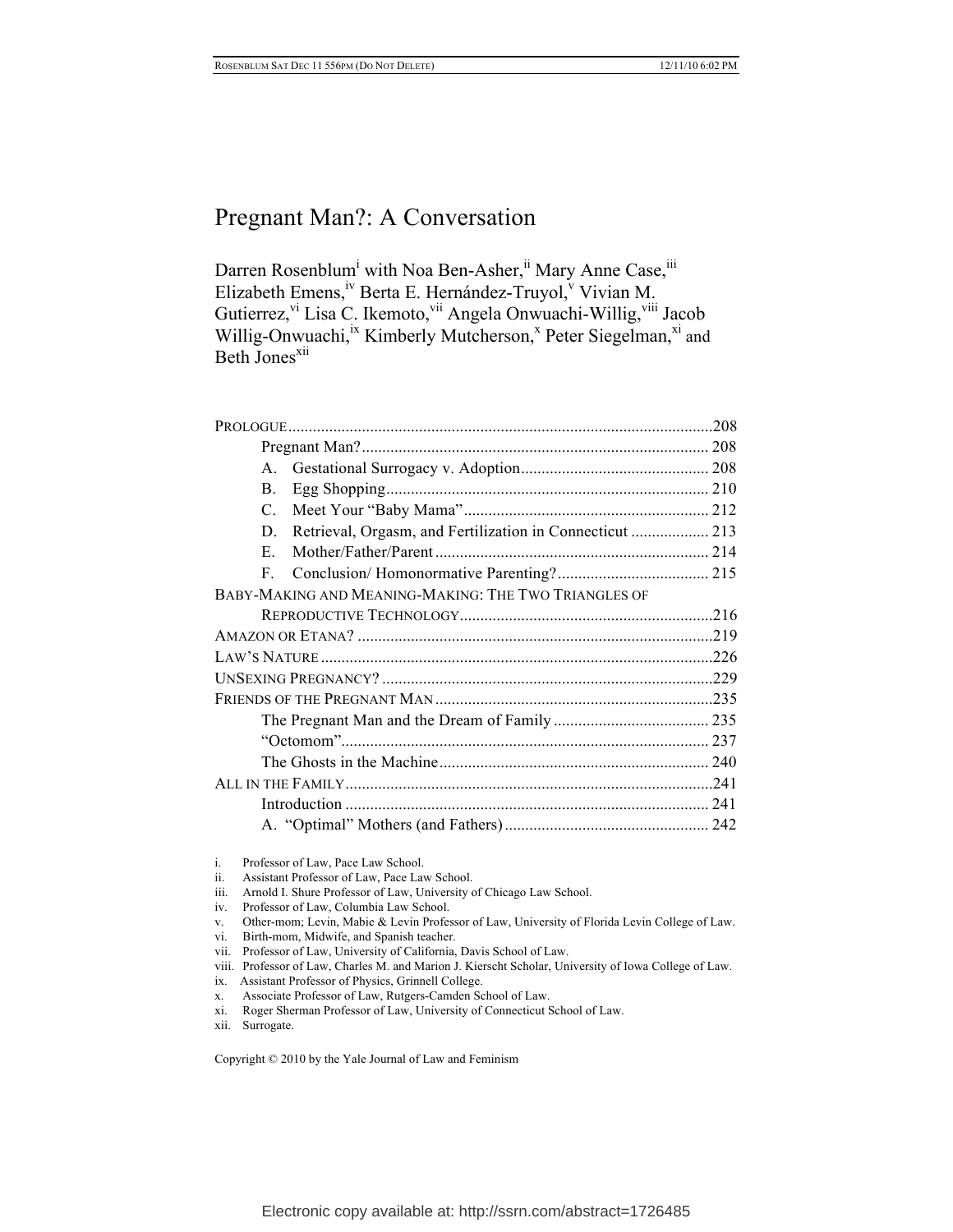| 208           | Yale Journal of Law and Feminism                     | [Vol. 22:2] |
|---------------|------------------------------------------------------|-------------|
|               |                                                      |             |
|               |                                                      |             |
|               |                                                      |             |
|               |                                                      |             |
|               |                                                      |             |
|               |                                                      |             |
| $\mathbf{1}$  |                                                      |             |
|               |                                                      |             |
| $\mathcal{F}$ |                                                      |             |
|               |                                                      |             |
|               |                                                      |             |
| 1             |                                                      |             |
| 2             |                                                      |             |
| 3             | Choosing and Constructing Melina's Identities: Race, |             |
|               |                                                      |             |
|               |                                                      |             |
|               |                                                      |             |

#### **PROLOGUE**

Darren Rosenblum

I'm a law professor who works on gender, sexuality, and culture in the international and comparative context. That's my head working. In "real" life, my partner, Howard, and I have been engaged in having a baby together for several years, a project that came to fruition with the birth of our daughter Melina. Of course, such a project evokes intensely complex feelings and thoughts. Beyond a simple transposition of the personal onto the political, I feel so fortunate to have engaged in myriad conversations with a variety of friends and colleagues who think much more carefully about the family and different aspects of race, class, gender, and sexuality than I do. Fascinating conversations also arose with people who work in the less clearly related fields of administrative law, law and economics, public international law, international commercial law, and law and psychology. These conversations have reshaped my understanding of the boundaries among self, family, and society, and have given me a faith in our profession that, despite the hierarchies and occasional pettiness, we law professors are a warm and supportive bunch.

As Howard and I awaited the birth of our child, I wrote down some of my thoughts on these conversations to memorialize them so that others could share them. Scholarship abounds on parenting and families: surrogacy, in-vitro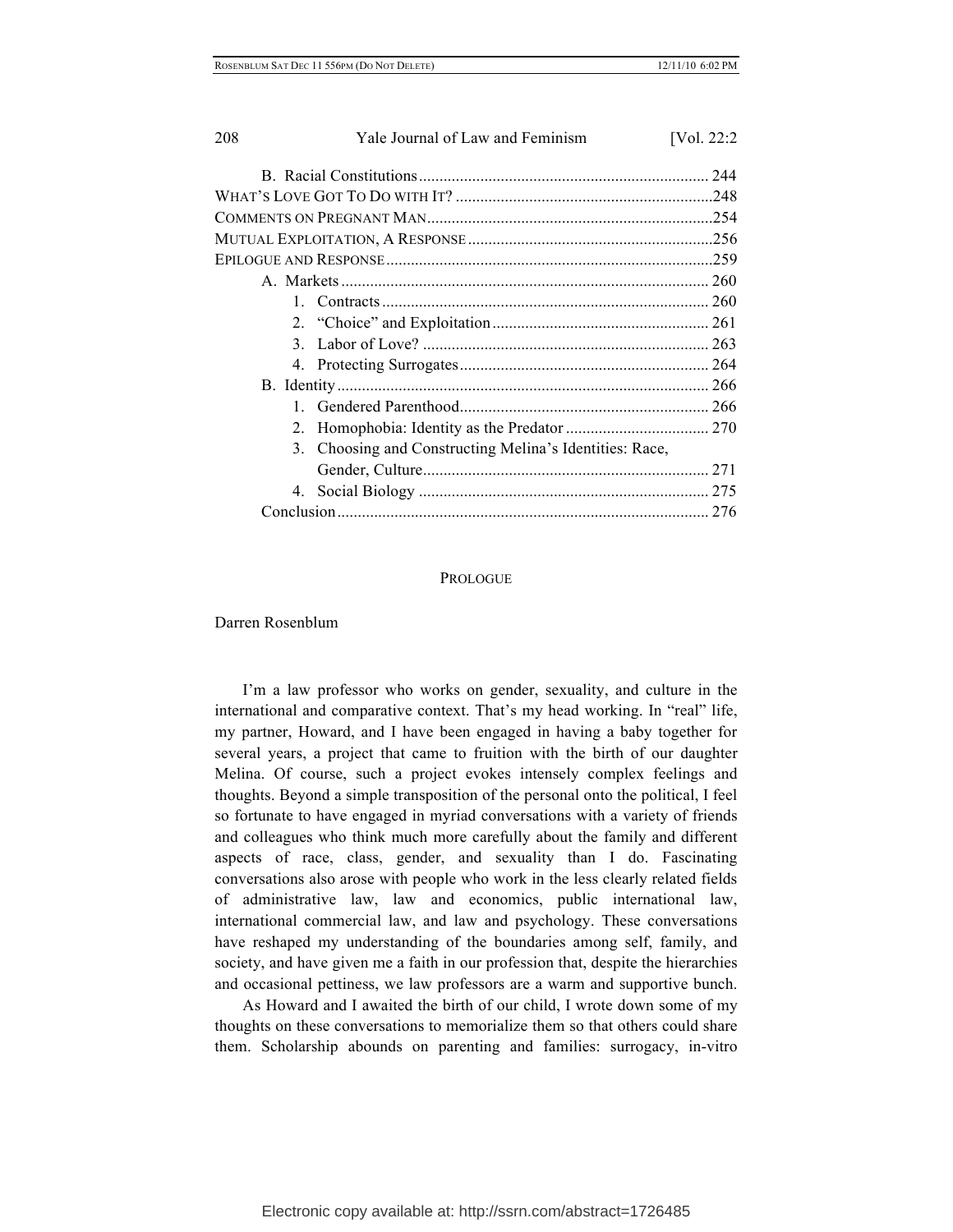**\* \* \***

## ALL IN THE FAMILY

Angela Onwuachi-Willig and Jacob Willig-Onwuachi

## *Introduction*

 $\overline{a}$ 

Your essay "Pregnant Man?" highlights many significant issues concerning the intersection of law, gender, sexuality, race, class, and family. In an earlier article *A House Divided: The Invisibility of the Multiracial Family*,<sup>115</sup> we explored many of these issues as they relate to multiracial families, including our own. Specifically, we, a black female-white male married couple, analyzed the language in housing discrimination statutes to demonstrate how law and society function together to frame the normative ideal of family as heterosexual and monoracial. Our article examined the daily social privileges of monoracial, heterosexual couples as a means of revealing the invisibility of interracial marriages and families within our society and analyzed how this invisibility is both reflected in and reinforced by the language of housing discrimination statutes. We followed a framework introduced by Peggy McIntosh, outlining unearned and unacknowledged privileges of heterosexual couples and their families; we then used Kimberlé Crenshaw's theory of intersectionality to explain how multiracial couples and families may experience societal benefits and disadvantages differently based on various intersections of identity categories. Our analysis of housing discrimination statutes demonstrated how the assumption that plaintiffs will be monoracial, heterosexual couples fails to fully address the harms to interracial, heterosexual couples that experience discrimination in housing and rental searches because of their interraciality their race-mixing—as opposed to any person's individual race. In other words, it revealed how societal norms about who constitutes a family have been codified in a manner that ultimately denies legal recognition of all the harms of discrimination for certain couples and families.<sup>116</sup>

<sup>115.</sup> Angela Onwuachi-Willig & Jacob Willig-Onwuachi, *A House Divided: The Invisibility of the Multiracial Family*, 44 HARV. C.R.-C.L. L. REV. 231 (2009).

<sup>116.</sup> As we noted in our article, *id*. at 233 n.10, we did not directly focus on LGBT families because sexual orientation is not recognized as a protected class in most housing discrimination statutes, leaving LGBT, monoracial families completely unprotected and LGBT, multiracial families vulnerable at even more intersections. Our focus in our article was to unpack assumptions about groups that were viewed as already fully protected by the law, even as that lack of protection may relate to only expressive harms.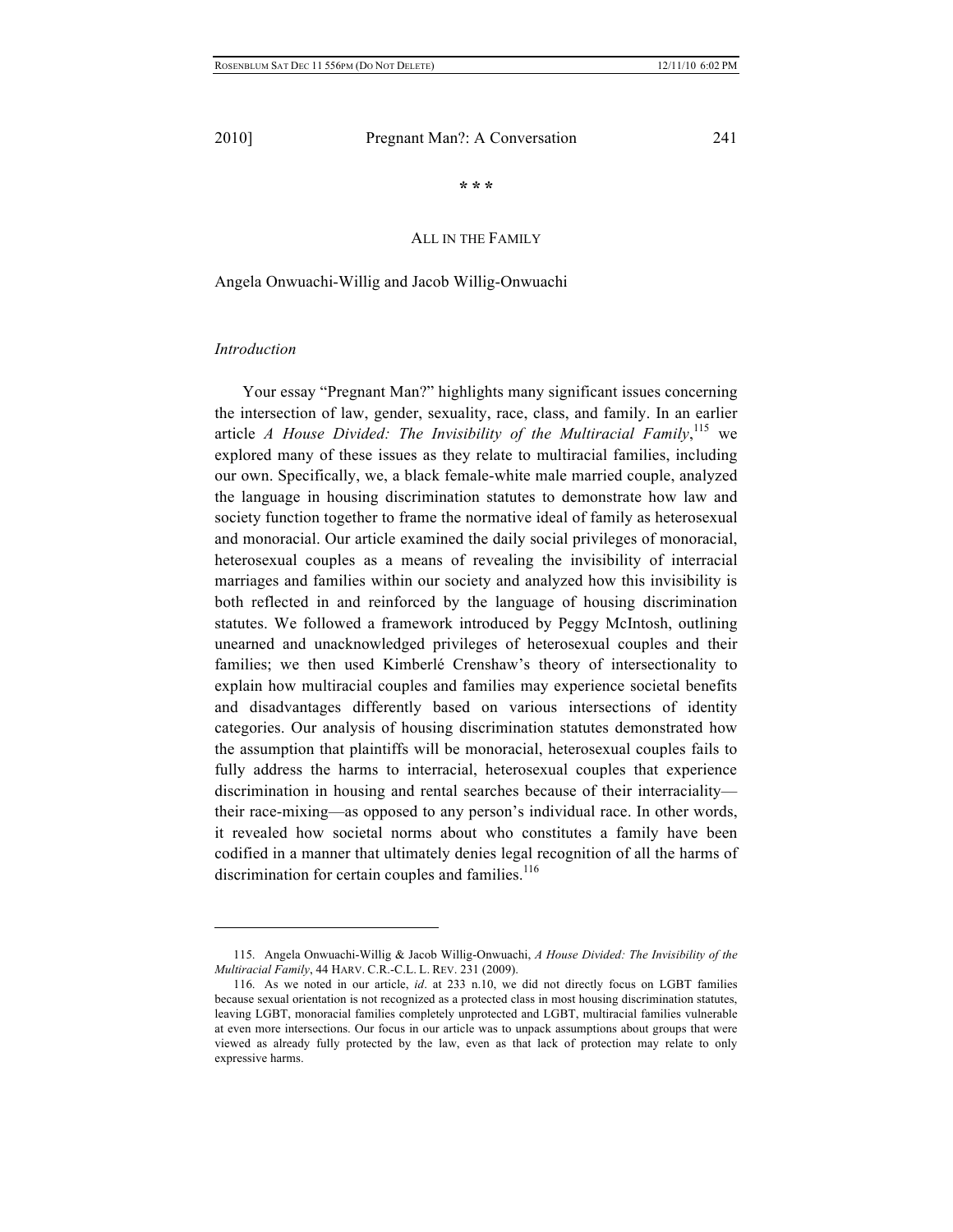# 242 Yale Journal of Law and Feminism [Vol. 22:2]

In reading your essay, "Pregnant Man?", we were struck by how your experiences and considerations in adding Melina to your family exposed these mutually reinforcing roles that law and society play in defining the normative family. Your thoughts and experience easily add one more piece of evidence to support contentions we made in our article.

Your essay is replete with examples of how family law serves as the means for identifying the intimate relationships that will be facilitated by government and how society works to reinforce those legal norms. As you show, law and society build on each other and match each other in substance and practice. In particular, you first reveal how the ideal of family as centered around a heterosexual couple is used to enforce and reinforce the expected roles of men and women, not just in terms of their places in intimate relationships but also with respect to parenting. Second, you expose the racial hierarchies among even those families that fit this ideal in terms of racial constitution and sexuality.

#### *A. "Optimal" Mothers (and Fathers)*

In examining the intersection of sex, sexuality, and the law, you show how family law—in particular, adoption law—shapes the image of the American family as formed around an intimate, heterosexual couple. First, as your entire essay reveals, the law's construction of particular roles for men and women in families with children worked to define how you named yourself in relation to Melina, with you ultimately deciding to call yourself "papi" even though you really felt like you were "about to become a mother."<sup>117</sup> Your struggles in naming and defining yourself in relation to Melina reminded us of *Lofton v.*  Secretary of the Department of Children and Family Services, <sup>118</sup> where the Eleventh Circuit Court of Appeals more or less declared that the roles for men and women as parents in families are inflexible and announced its belief that the optimal way for children of both sexes to learn how to be a woman or man is to observe interactions and life between a man and a woman who are intimately involved with each other. In *Lofton*, the Eleventh Circuit held that a Florida statute banning gays and lesbians from adopting did not violate either the Equal Protection Clause or the Due Process Clause. In so doing, the court accepted as legitimate the state of Florida's interests in preserving the supposedly clear and fixed roles for men and women as parents through a statute designed to prevent families like your "necessarily motherless"<sup>119</sup> family from raising and teaching Melina how to be a woman. The court wrote:

<sup>117.</sup> *See* Rosenblum, *supra* text following note 15.

<sup>118.</sup> 358 F.3d 804 (11th Cir. 2004).

<sup>119.</sup> *Id*. at 819.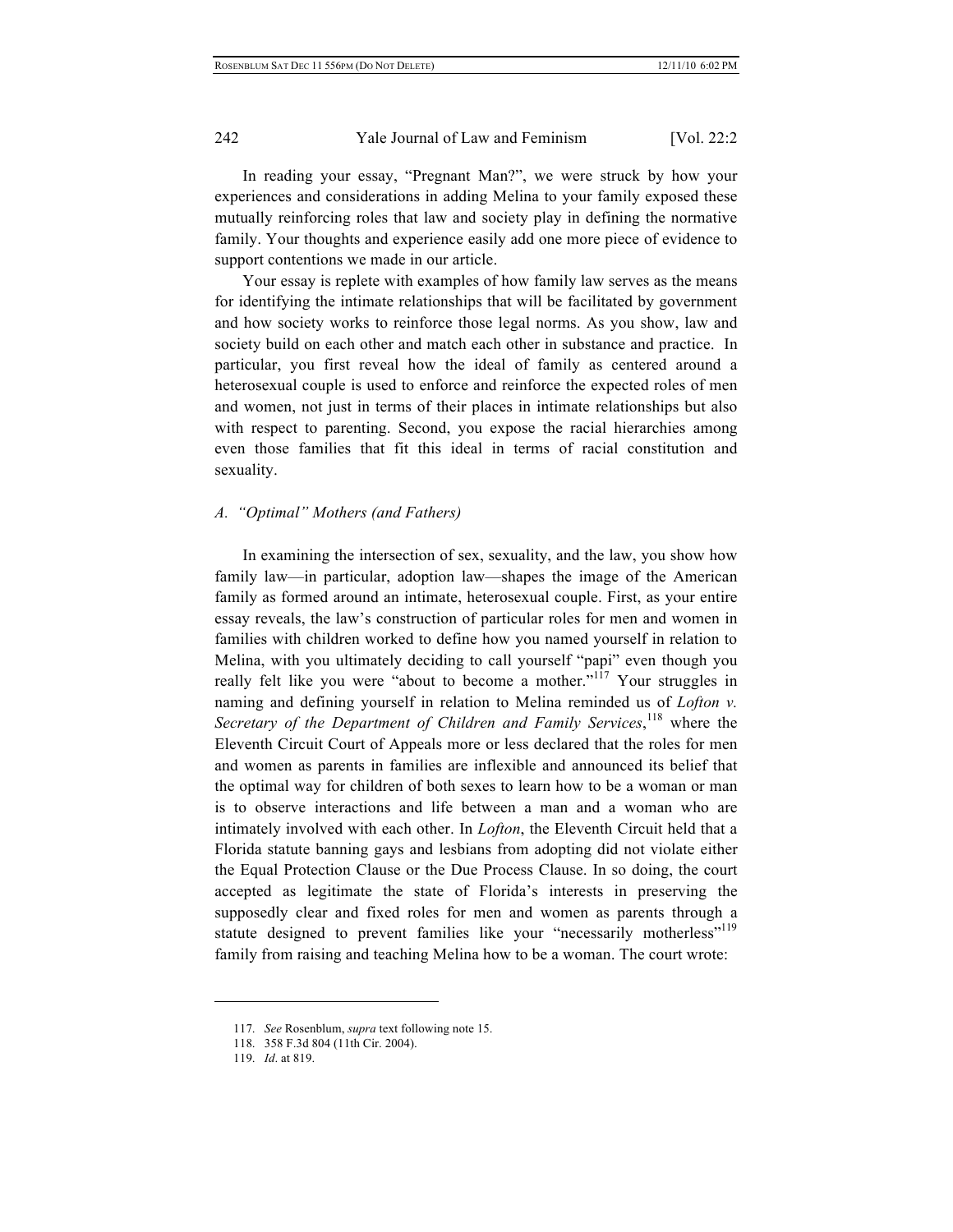Florida argues that the statute is rationally related to Florida's interest in furthering the best interests of adopted children by placing them in families with married mothers and fathers. Such homes, Florida asserts, provide the stability that marriage affords and the presence of both male and female authority figures, which it considers critical to optimal childhood development and socialization. In particular, Florida emphasizes a vital role that dual-gender parenting plays in shaping sexual and gender identity and in providing heterosexual role modeling. Florida argues that disallowing adoption into homosexual households, which are necessarily motherless or fatherless and lack the stability that comes with marriage, is a rational means of furthering Florida's interest in promoting adoption by marital families.<sup>120</sup>

As the Florida statute<sup>121</sup> and the *Lofton* case demonstrate, the law in many contexts shapes and defines what is established as a "real" or "true" family—a family with a mother and a father. It also shapes who can be considered a mother or father. *Lofton* suggests that a mother can be only a person who was biologically born a woman, who in turn is supposed to model for a little girl what it means to be a woman, and a father can be only a person who was biologically born a man, who in turn is obligated to model for a little boy what it means to be a man.

Such social prejudices provide the foundation for resistance to families that are, by their nature, "motherless" or "fatherless": families that are headed by LGBT persons, especially those headed by men. Wrapped up in this understanding is the notion that you, a man who loves another man and, thus, a man who is not a "real" man, could never be a father. Also wrapped up in this understanding is the idea that no man, including you and Howard, can "mother" (and that no mother can "father"). As one of our white, heterosexual male friends experienced when he sought to adopt a child as a single man, people are skeptical in general about the intentions of men who want to adopt. People often wonder, "Why would a man want children absent a woman?" Our friend had no luck in his efforts to adopt a child as a single man. At best, some viewed him as crazy because men simply do not "mother." At worst, some viewed him as deviant—as a pedophile who wanted to adopt his victims in order to violate them in his own private home. That this avenue of adopting children as a single male, which comes with its own difficulties, is often the only way in which gay male couples can adopt speaks volumes about the strong and powerfully exclusionary roles of law and society in defining legitimate families.

This reality in itself automatically excludes LGBT families from societal conceptions of "real families." In our society, the presumption for LBGT

<sup>120.</sup> *Id*. at 818-19.

<sup>121.</sup> FLA. STAT. § 63.042(3) (2002), *invalidated by In re* Adoption of X.X.G., No. 3D08-3044, 2010 Fla. App. LEXIS 14014 (Fla. Ct. App. Sept. 22, 2010).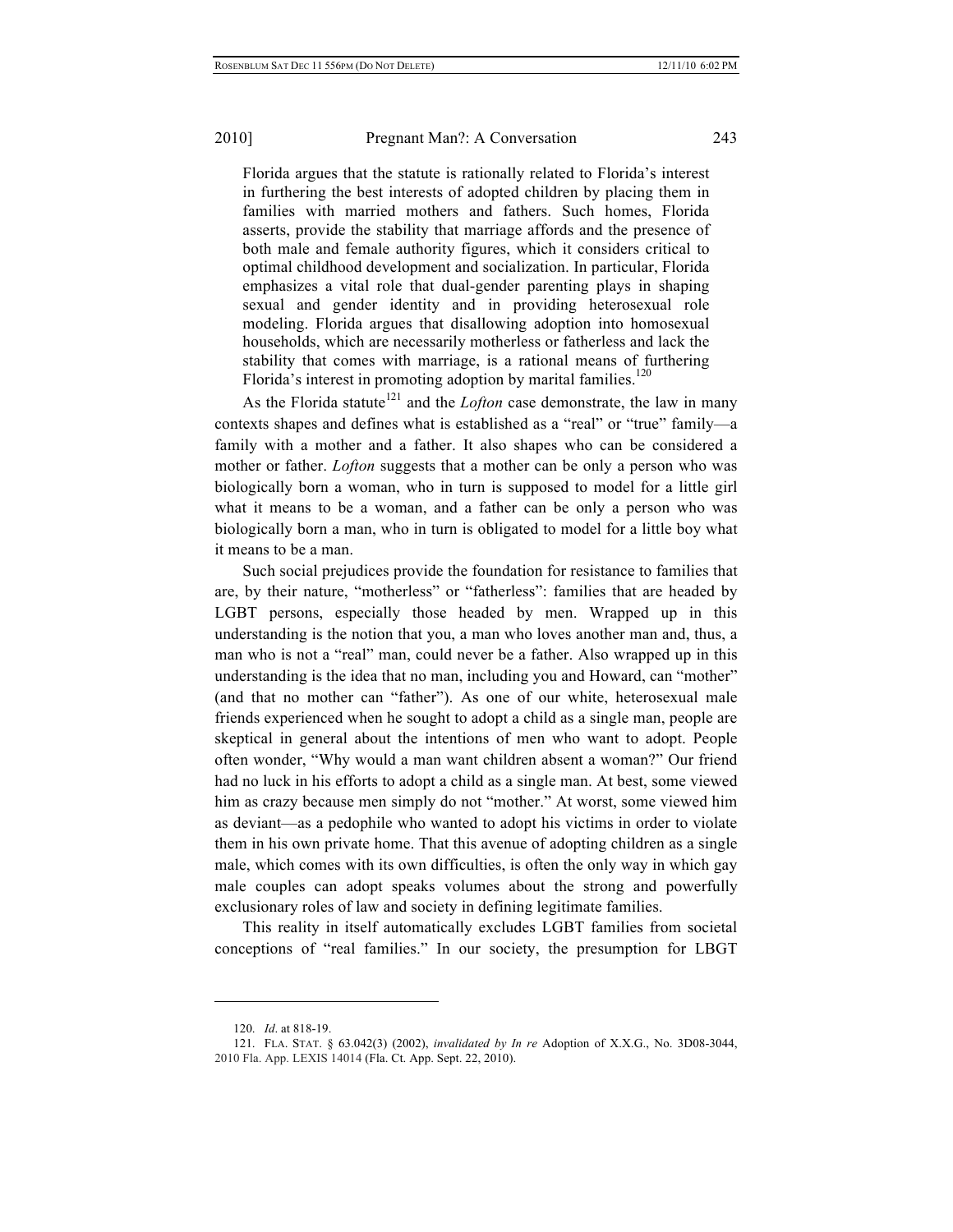# 244 Yale Journal of Law and Feminism [Vol. 22:2]

families is that such families are an alternative for families with two parents of the opposite sex and, in particular, are an alternative for adopted kids.

Against this backdrop, we applauded your decision to challenge this "social presumption's predetermination of [your] family[] $v^{122}$  by pursuing a biologically-related baby through surrogacy. After all, such a decision could only work to disrupt the notion of the "normal" or even "ideal" family. But we still wondered why you decided to accept this particular challenge versus others, $123$  because as you detail, surrogacy contracts and arrangements, although they can be risky for any couple, are especially worrisome for gay male couples. For example, varying laws from state to state made it even more difficult for you and Howard to trust that your rights under any contract would be recognized, resulting in your "minor meltdown when [your] Skadden-trained mind contemplated an agreement governed by Oklahoma law."<sup>124</sup>

Likewise, your own reluctance as you travelled to Oklahoma to meet the surrogate for Melina, Beth, highlighted the social stigmas that attach to the notion of gay parents. As a general matter, it is hard for us, as your friends, to imagine that you—"gregarious . . . with friends in Paris or Tokyo or shopkeepers in Marrakech or Rio"—would be "super nervous about getting along with people [you] feared would be very different  $\ldots$   $\ldots$   $\ldots$   $\ldots$   $\ldots$   $\ldots$   $\ldots$   $\ldots$   $\ldots$   $\ldots$   $\ldots$   $\ldots$   $\ldots$   $\ldots$   $\ldots$   $\ldots$   $\ldots$   $\ldots$   $\ldots$   $\ldots$   $\ldots$   $\ldots$   $\ldots$   $\ldots$   $\ldots$   $\ldots$   $\ldots$   $\ldots$ you could make anybody in any context fall in love with you. But reading about your worry in meeting Beth in Oklahoma reinforced for us just how much social stigma and prejudice can turn what should be simple meetings into frightening encounters. We very much understood the apprehension.

### *B. Racial Constitutions*

Most of all, given our previous work, we were drawn to your story about how racial norms worked to design the final image of your family. Even as you and Howard were able to avoid legal obstacles in ultimately giving birth to Melina, social norms as well as the lingering effects of past legal definitions of blackness shaped the racial constitution of your family.

Certain of those influences were seemingly (though not actually) small, but powerfully revealing in their racism and identification of a monoracial family as the ideal, such as the question by your friend, another law professor: "Why pay all that money for a black kid when you can adopt?"<sup>126</sup> For example, your friend's question exposed the power of the one-drop rule in our society. As you explain in "Pregnant Man?", biological connections between parents and

<sup>122.</sup> *See id*. text following note 5.

<sup>123.</sup> *See* Onwuachi-Willig & Willig-Onwuachi, *infra* Part B, Racial Constitutions.

<sup>124.</sup> Rosenblum, *supra* text accompanying note 10 (citations omitted).

<sup>125.</sup> *Id*. text following note 9.

<sup>126.</sup> *Id*. text following note 7 (paragraph beginning "This drew some . . . .").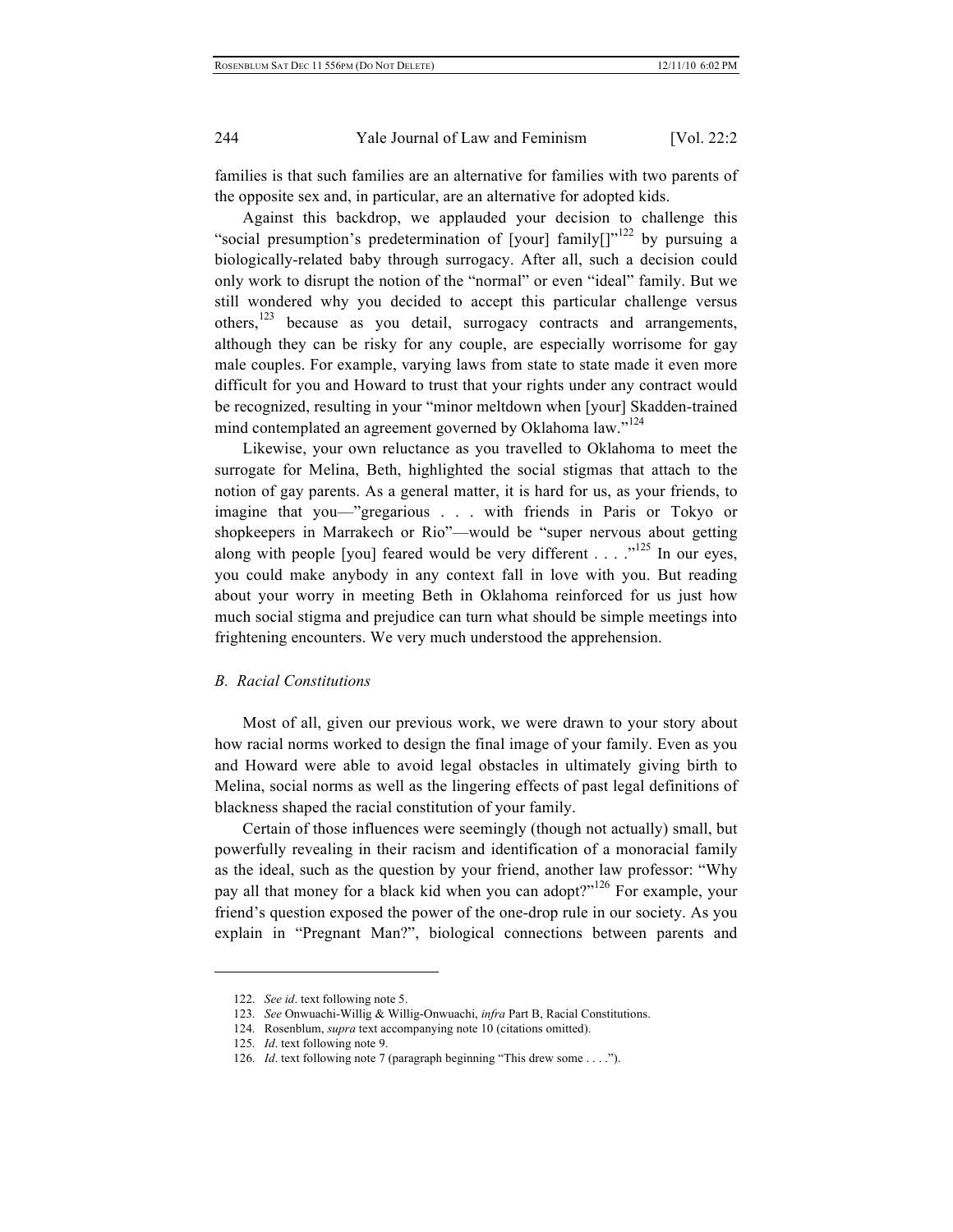children take on an importance of their own in our society. Yet, simply because your first, preferred egg donor could have been black, your friend discounted the biological connection that a child born through surrogacy would have to either you or Howard. In his eyes, one drop of black blood marked your potential child with the black donor as "just another black child," one who could be adopted for a cheaper price, as opposed to your or Howard's biologically related, biracial child, which, because of the costs of surrogacy, would come at a higher price. In other words, the child could only truly be yours and Howard's and worth the cost if she were white; if your child could not be purely white, why expend too many resources on adding her to your family? Such comments by your friend expose the continuing and dangerous effects of racial identity laws and cases that drew sharp lines between white and non-white. These lines not only continue to make it difficult for multiracial individuals to define themselves according to their personal preferences, just as you could not freely define yourself as a mother as you wished to  $do;^{127}$  they also persist in forcing multiracial families, including LGBT multiracial families, to fight to be families or at least be recognized as families.

Additionally, your friend's question about your possibly spending "all that money" on a black baby highlights the hierarchy of societal value placed on even monoracial, heterosexual couples and on black children in general. Your friend's comments reminded Angela of the 1980s Cabbage Patch Doll craze along with a joke from a white classmate about the costs of the black Cabbage Patch Dolls, which he claimed were five dollars cheaper than the white ones. That classmate remarked that the cheaper cost was why he bought a black Cabbage Patch Doll. In today's version of a different story about costs and dolls, it is the black Barbie that gets marked down half-price while the white Barbie remains at full price at Wal-Mart.<sup>128</sup> Your friend's statement similarly reveals the generally lower value placed on black children and ultimately their families. As Professor Heather Dalmage has highlighted in her book *Tripping on the Color Line: Black-White Multiracial Families in a Racially Divided World*, nowhere are these values more telling than in the adoption arena, where there are "race-related price tags placed on children available for adoption."<sup>129</sup> For example, "in 1990 a U.S. agency published a price list for adoption: white children cost \$7,500, biracial children \$3,800, and black children \$2,200."<sup>130</sup> As Professor Barbara Fedders contends, adoption agencies that use such race-

<sup>127.</sup> Angela Onwuachi-Willig, *A Beautiful Lie: Exploring* Rhinelander v. Rhinelander *as a Formative Lesson on Race, Identity, Marriage, and Family*, 95 CAL. L. REV. 2393, 2451-54 (2007).

<sup>128.</sup> Steve Parker, *Walmart Discounts Black Barbie Doll, Leaves White Version Full-Price*, STLTODAY.COM (Mar. 10, 2010), http://www.stltoday.com/news/local/columns/conversation-about -race/article\_3a6112a3-02c1-53da-bf1e-19faa50cdc07.html.

<sup>129.</sup> HEATHER M. DALMAGE, TRIPPING ON THE COLOR LINE: BLACK-WHITE MULTIRACIAL FAMILIES IN A RACIALLY DIVIDED WORLD 156-57 (2000).

<sup>130.</sup> *Id*. at 157 (citing RITA J. SIMON ET AL., THE CASE FOR TRANSRACIAL ADOPTION (1994)).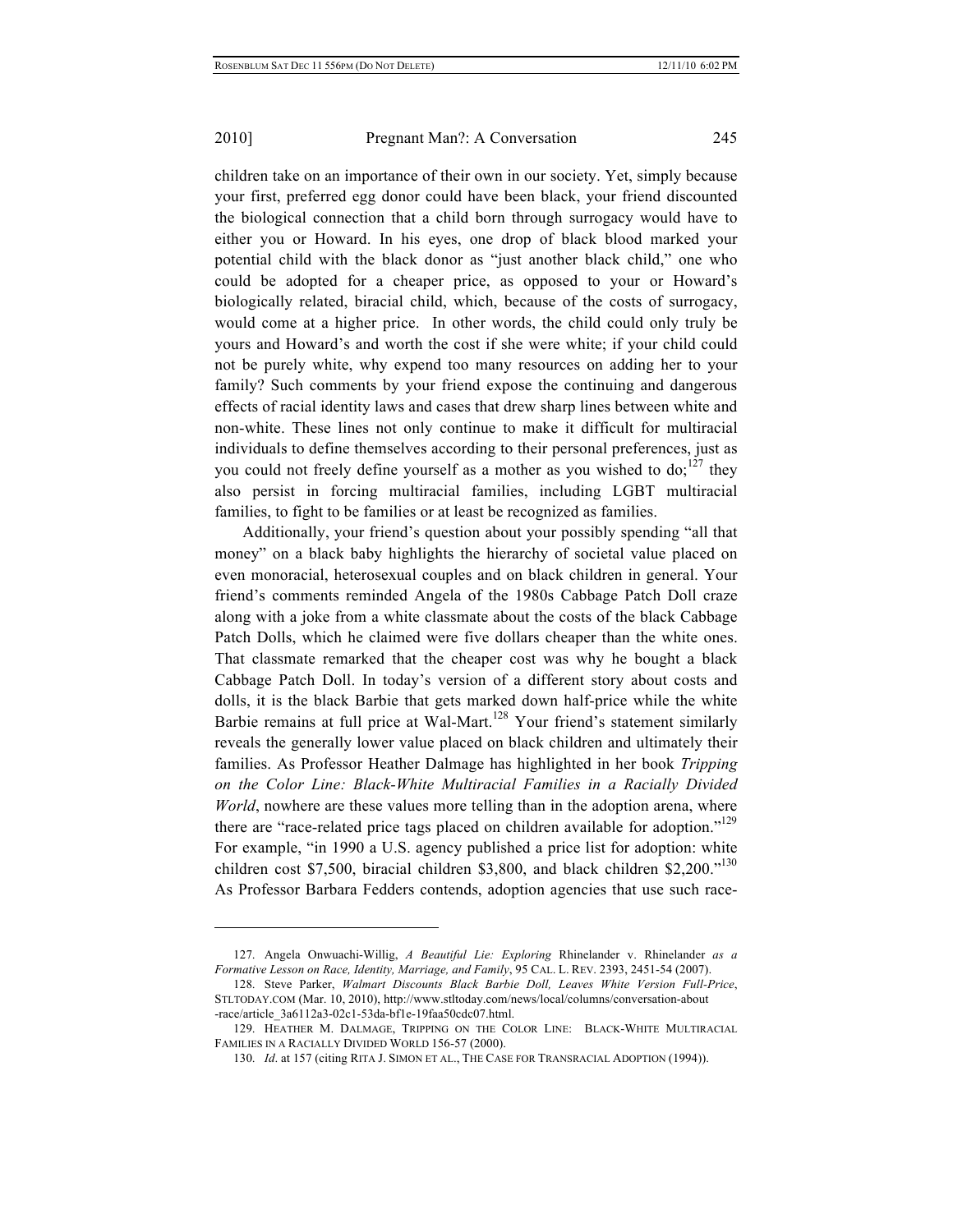## 246 Yale Journal of Law and Feminism [Vol. 22:2]

based pricing—"set[ting] lower fees for black children than for white ones" not only "send a message that black children are less valuable than white" but also "reinforce[] the notion of whiteness as a property *right*." 131

Other influences on your decision of an egg donor exposed broader insights into the microaggressions and macroaggressions faced by white gay parents with children of color. Like you, our initial reaction was one of hope that you and Howard would push the boundaries of race and family by selecting your preferred minority donor—"a tall, attractive provider with a great undergraduate affiliation."<sup>132</sup> Just as your decision to use a surrogate worked to challenge the accepted notion of LGBT parents as an alternative to opposite-sex parents, we wanted your choice of an egg donor to challenge the normative ideal of family as monoracial. However, your reflection on the white gay couple on *Rosie's Family Cruise* that was accused of trafficking as they tried to bring their differently raced child across the border was extremely powerful.133 While we question your other friend's idea that racial difference would make the child of gay parents even "more" of an outsider, we could not deny the fear that such encounters during travel would surely and repeatedly invoke in your lives.

The *Rosie's Family Cruise* story reminded us of very recent experiences that we, a black-white heterosexual couple, had while traveling with our own biracial children and another family, a black-white lesbian couple, Catherine Smith and Jennifer Holladay, and their monoracial, black child, Zoe, to the Caribbean. Our very presence as a group of travelers destabilized the normative familial images of other people we encountered on the plane or at our resort. People stared (and stared hard, too) at us, not knowing quite how to understand us, but still all the while understanding us as connected to each other somehow.

As a group, we discussed the possibility that other resort guests viewed us all as part of a polygamist family—Jacob with his three wives and mocha children.<sup>134</sup> If our group was, for any reason, separated into smaller groups, it generated greater confusion among our fellow travelers. If we, Jacob and Angela, were ever together alone with Jennifer, who is white, and the kids, people often assumed that Jacob and Jennifer were married and that Angela was a friend with her children, resisting the notion of an interracial family at all. Or they saw Jacob and Jennifer together as a married couple and Angela as a nanny for their black children, resisting the notion that a multiracial family, just as you note earlier about LGBT families, could be created through any means other than adoption. At times, the presence of our kids threw them off,

<sup>131.</sup> Barbara Fedders, *Race and Market Values in Domestic Infant Adoption*, 88 N.C. L. REV. 1687, 1712 (2010).

<sup>132.</sup> Rosenblum, *supra* text following note 7.

<sup>133.</sup> *Id*. text accompanying note 8.

<sup>134.</sup> Our children and the daughter of Catherine and Jennifer all have a similar skin tone.